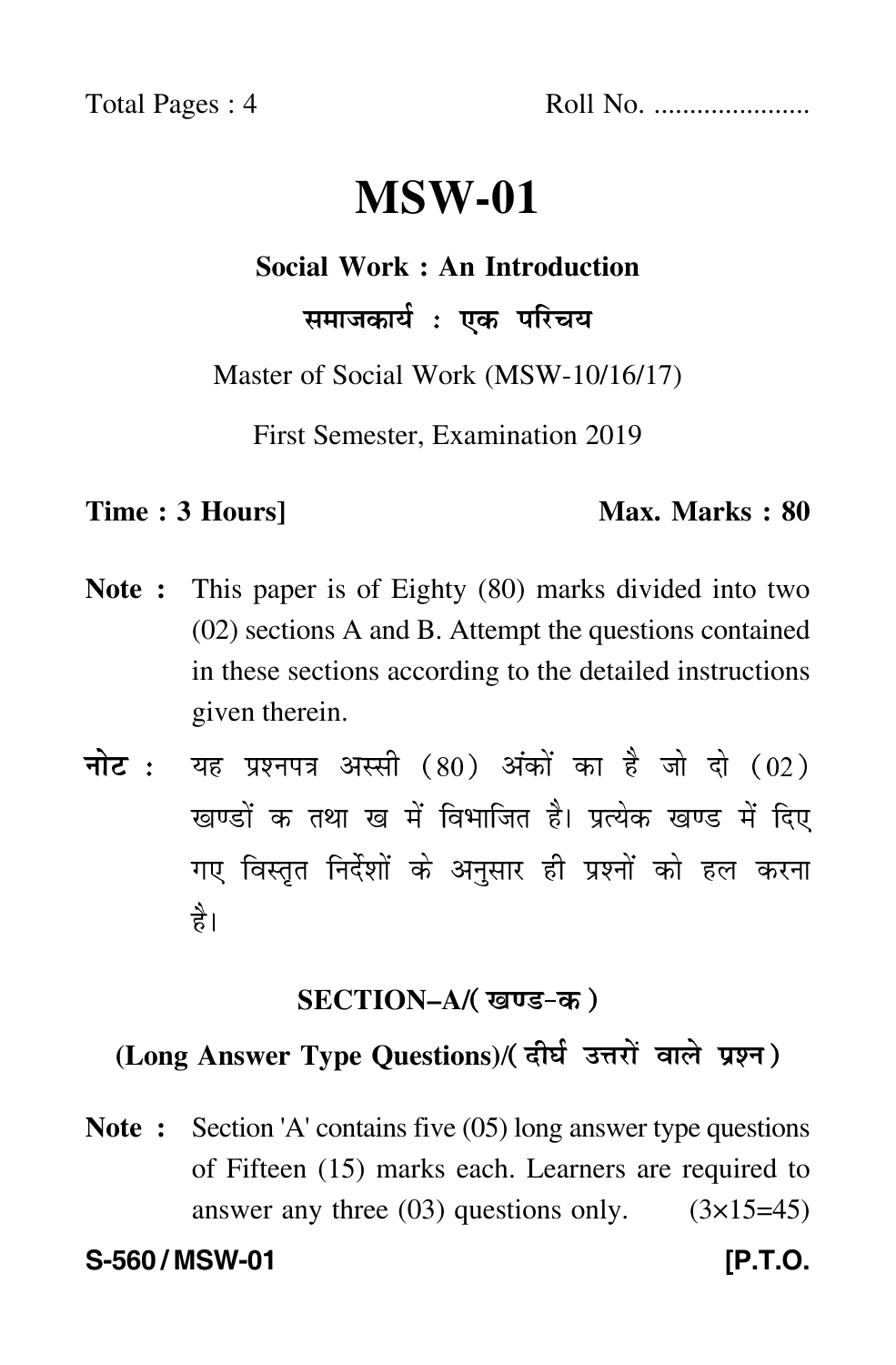- नोट : खण्ड 'क' में पाँच (05) दीर्घ उत्तरों वाले प्रश्न दिये गये हैं. प्रत्येक प्रश्न के लिए प्रन्द्रह (15) अंक निर्धारित हैं। शिक्षार्थियों को इनमें से केवल तीन (03) प्रश्नों के उत्तर देने हैं।
- 1. Describe the meaning, nature and subject area of social work. समाज कार्य का अर्थ, प्रकृति एवं विषय क्षेत्र का वर्णन कीजिए।
- $2.$ Explain the inter-relationship between social legislation and welfare state.

सामाजिक विधान एवं कल्याणकारी राज्य के मध्य अंतर संबंधों की व्याख्या कीजिए।

- Describe the role of social work in social reform. 3. सामाजिक सुधार में समाज कार्य की भूमिका का वर्णन कीजिए।
- $\overline{4}$ . Describe the supporting factors of social development. सामाजिक विकास के सहायक कारकों का वर्णन कीजिए।
- 5. Explain the concepts of Empathy, Ego and Spirituality in Social Work.

समाज कार्य में परानुभूति, अहम शक्ति एवं आध्यात्मिकता की अवधारणाओं की व्याख्या कीजिए।

#### S-560/MSW-01  $121$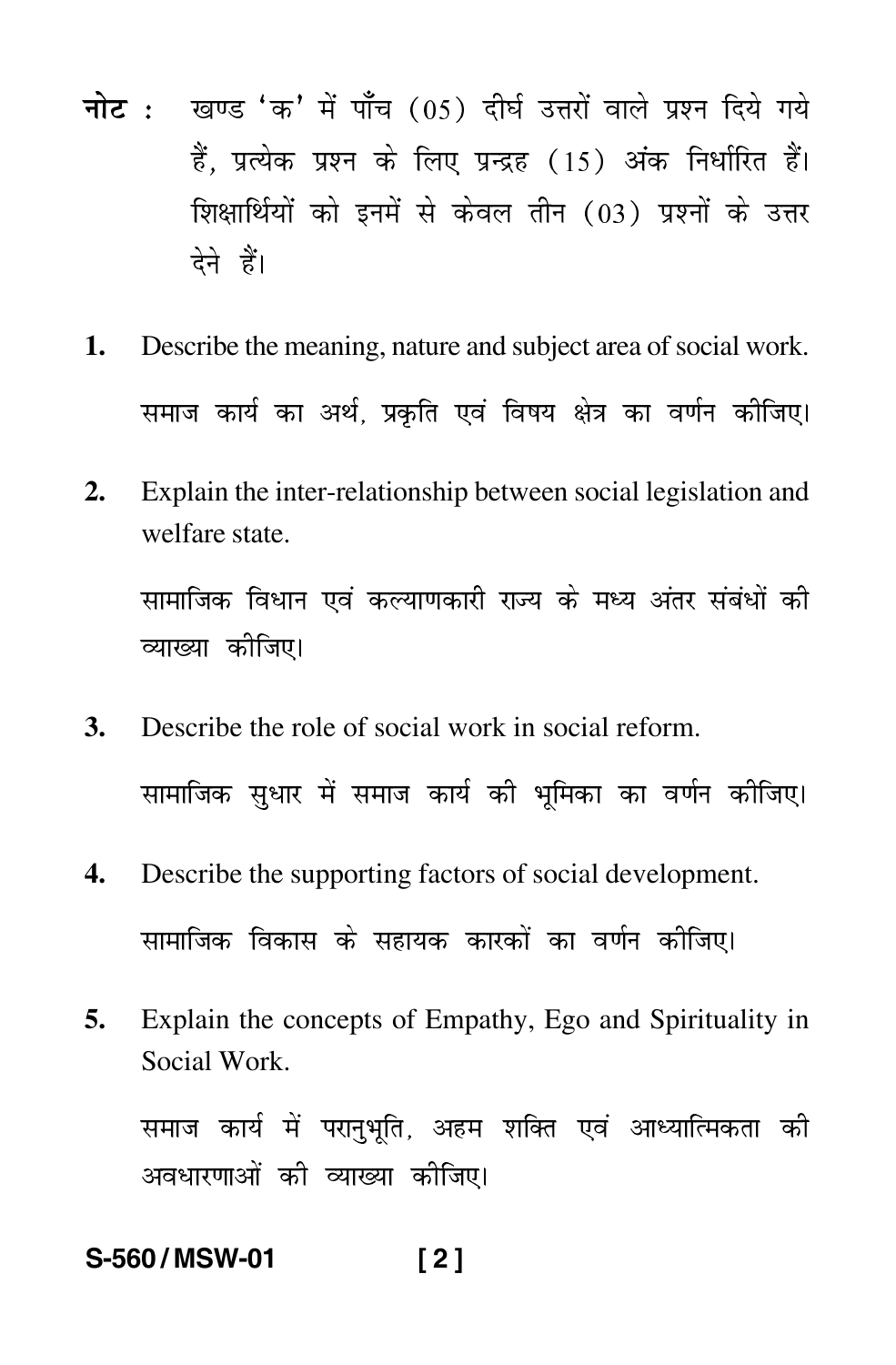#### **SECTION–B/**

### (Short Answer Type Questions)/(लघ उत्तरों वाले प्रश्न)

**Note :** Section 'B' contains eight (08) short answer type questions of seven (07) marks each. Learners are required to answer any five (05) questions only.

 $(5 \times 7 = 35)$ 

- <mark>नोट</mark> : खण्ड 'ख' में आठ (08) लघु उत्तरों वाले प्रश्न दिये गये हैं, प्रत्येक प्रश्न के लिए सात (07) अंक निर्धारित हैं। शिक्षार्थियों को इनमें से केवल पाँच (05) प्रश्नों के उत्तर देने हैं।
- **1.** Objectives of Social Work. समाज कार्य के उद्देश्य।
- **2.** Non Governmental Organization. गैर सरकारी संगठन।
- **3.** Human Rights in India. भारत में मानवाधिकार।
- **4.** Characteristics of Welfare State. कल्याणकारी राज्य की विशेषताएँ।
- **5.** Role of social work in implementing social legislation. सामाजिक विधानों को लागू करने में समाज कार्य की भूमिका। **S-560 / MSW-01 [ 3 ] [P.T.O.**